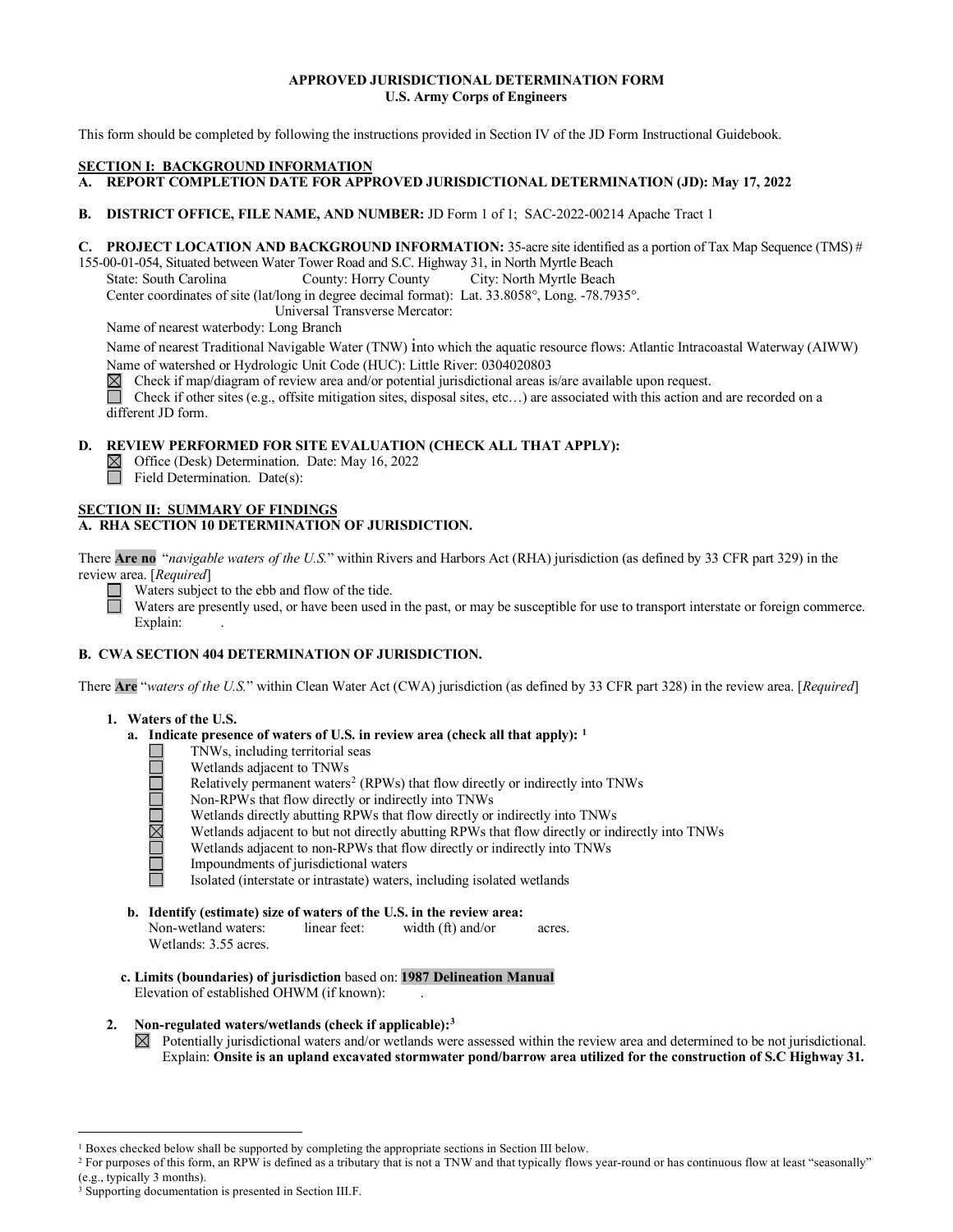## **SECTION III: CWA ANALYSIS**

## **A. TNWs AND WETLANDS ADJACENT TO TNWs**

**The agencies will assert jurisdiction over TNWs and wetlands adjacent to TNWs. If the aquatic resource is a TNW, complete Section III.A.1 and Section III.D.1. only; if the aquatic resource is a wetland adjacent to a TNW, complete Sections III.A.1 and 2 and Section III.D.1.; otherwise, see Section III.B below**.

 **1. TNW**  Identify TNW: **AIWW**.

**Subject to ebb and flood of the tide**: .

 **2. Wetland adjacent to TNW**  Summarize rationale supporting conclusion that wetland is "adjacent":

# **B. CHARACTERISTICS OF TRIBUTARY (THAT IS NOT A TNW) AND ITS ADJACENT WETLANDS (IF ANY):**

 **This section summarizes information regarding characteristics of the tributary and its adjacent wetlands, if any, and it helps determine whether or not the standards for jurisdiction established under Rapanos have been met.** 

 **The agencies will assert jurisdiction over non-navigable tributaries of TNWs where the tributaries are "relatively permanent waters" (RPWs), i.e. tributaries that typically flow year-round or have continuous flow at least seasonally (e.g., typically 3 months). A wetland that directly abuts an RPW is also jurisdictional. If the aquatic resource is not a TNW, but has year-round (perennial) flow, skip to Section III.D.2. If the aquatic resource is a wetland directly abutting a tributary with perennial flow, skip to Section III.D.4.** 

**A wetland that is adjacent to but that does not directly abut an RPW requires a significant nexus evaluation. Corps districts and EPA regions will include in the record any available information that documents the existence of a significant nexus between a relatively permanent tributary that is not perennial (and its adjacent wetlands if any) and a traditional navigable water, even though a significant nexus finding is not required as a matter of law.** 

**If the waterbody[4](#page-1-0) is not an RPW, or a wetland directly abutting an RPW, a JD will require additional data to determine if the waterbody has a significant nexus with a TNW. If the tributary has adjacent wetlands, the significant nexus evaluation must consider the tributary in combination with all of its adjacent wetlands. This significant nexus evaluation that combines, for analytical purposes, the tributary and all of its adjacent wetlands is used whether the review area identified in the JD request is the tributary, or its adjacent wetlands, or both. If the JD covers a tributary with adjacent wetlands, complete Section III.B.1 for the tributary, Section III.B.2 for any onsite wetlands, and Section III.B.3 for all wetlands adjacent to that tributary, both onsite and offsite. The determination whether a significant nexus exists is determined in Section III.C below.** 

 **1. Characteristics of non-TNWs that flow directly or indirectly into TNW**

- **(i) General Area Conditions:** Watershed size: 35,193**acres**
	- Drainage area: 1,780 **acres** Average annual rainfall: 50 inches Average annual snowfall: 0 inches
- **(ii) Physical Characteristics:**

(a) Relationship with TNW:  $\overline{\boxtimes}$  Tributary flows directly into TNW. Tributary flows through **Pick List** tributaries before entering TNW.

Project waters are **1 (or less)**river miles from TNW. Project waters are **1 (or less)**river miles from RPW. Project waters are **1 (or less)** aerial (straight) miles from TNW. Project waters are **1 (or less)** aerial (straight) miles from RPW. Project waters cross or serve as state boundaries. Explain:

Identify flow route to  $TNW<sup>5</sup>$  $TNW<sup>5</sup>$  $TNW<sup>5</sup>$ : Offsite tributary flows directly to the TNW (AIWW) Tributary stream order, if known:

<span id="page-1-0"></span><sup>4</sup> Note that the Instructional Guidebook contains additional information regarding swales, ditches, washes, and erosional features generally and in the arid West.

<span id="page-1-1"></span><sup>5</sup> Flow route can be described by identifying, e.g., tributary a, which flows through the review area, to flow into tributary b, which then flows into TNW.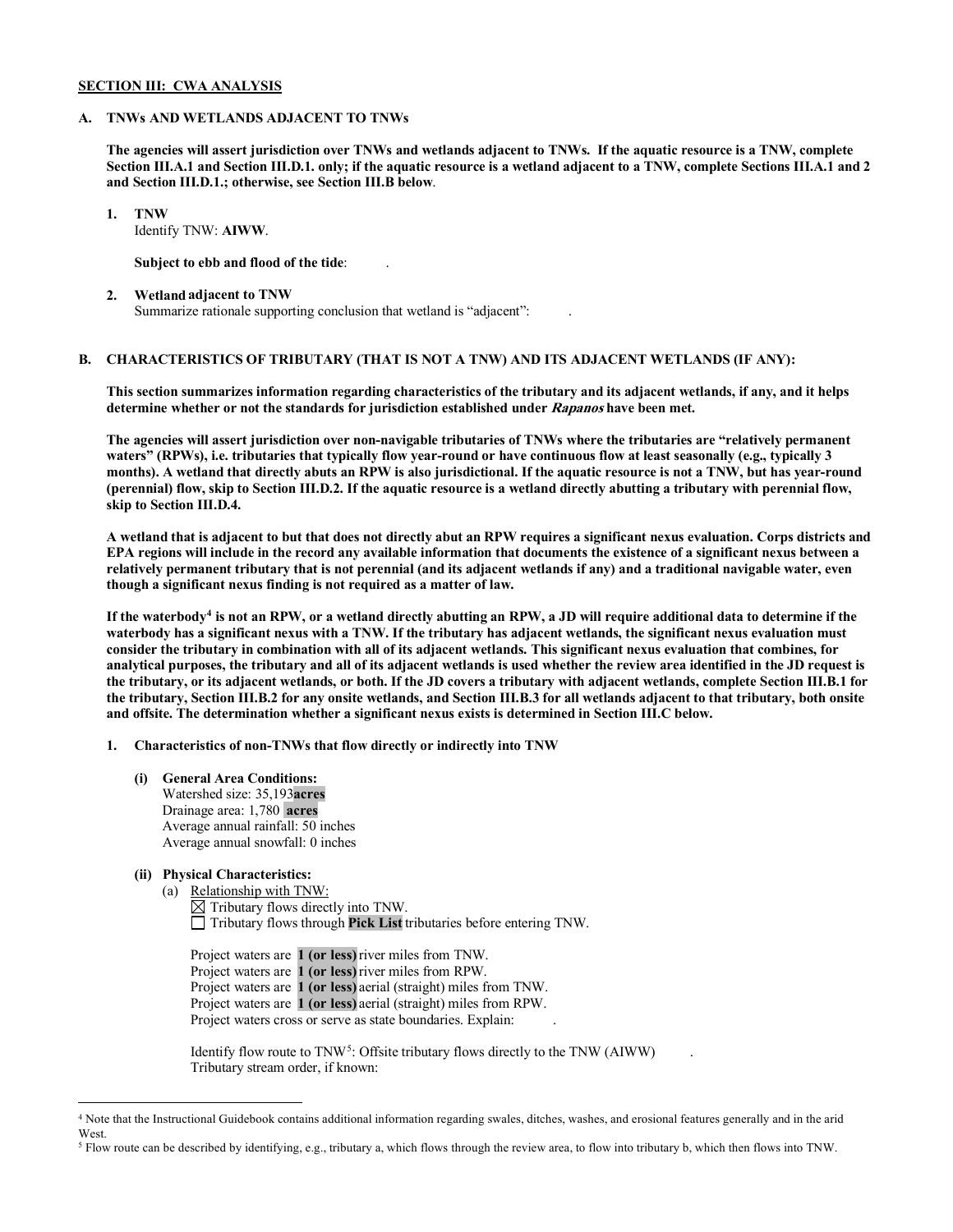| (b) | <b>General Tributary Characteristics (check all that apply):</b>                                                                                                                                                                                                                                                                                                                                                                                                                                                                                                                                                                                           |
|-----|------------------------------------------------------------------------------------------------------------------------------------------------------------------------------------------------------------------------------------------------------------------------------------------------------------------------------------------------------------------------------------------------------------------------------------------------------------------------------------------------------------------------------------------------------------------------------------------------------------------------------------------------------------|
|     | $\boxtimes$ Natural<br><b>Tributary</b> is:<br>Artificial (man-made). Explain:                                                                                                                                                                                                                                                                                                                                                                                                                                                                                                                                                                             |
|     | Manipulated (man-altered). Explain:                                                                                                                                                                                                                                                                                                                                                                                                                                                                                                                                                                                                                        |
|     | <b>Tributary</b> properties with respect to top of bank (estimate):<br>Average width: 6 feet<br>Average depth: 4 feet<br>Average side slopes: 3:1.                                                                                                                                                                                                                                                                                                                                                                                                                                                                                                         |
|     | Primary tributary substrate composition (check all that apply):<br>Silts<br>$\boxtimes$ Sands<br>Concrete<br>Cobbles<br>Gravel<br>Muck<br>Vegetation. Type/% cover:<br>Bedrock<br>Other. Explain:                                                                                                                                                                                                                                                                                                                                                                                                                                                          |
|     | Tributary condition/stability [e.g., highly eroding, sloughing banks]. Explain:<br>Presence of run/riffle/pool complexes. Explain: Stabilized by vegetation<br>Tributary geometry: Relatively straight<br>Tributary gradient (approximate average slope): <1<br>$\frac{0}{0}$                                                                                                                                                                                                                                                                                                                                                                              |
|     | $(c)$ Flow:<br>Tributary provides for: Seasonal flow<br>Estimate average number of flow events in review area/year: 20 (or greater)<br>Describe flow regime: Flow is perennial flowing at least 90 percent of the year during normal climatic conditions.<br>Other information on duration and volume: Tributary is a named tributary on Topo Maps, tributary is documented on the<br>National Hydrography Dataset (NHD as a main drainage feature within the 1,700 drainage area                                                                                                                                                                          |
|     | Surface flow is: Confined. Characteristics: within the bed and banks of tributary.                                                                                                                                                                                                                                                                                                                                                                                                                                                                                                                                                                         |
|     | Subsurface flow: Unknown. Explain findings:<br>$\Box$ Dye (or other) test performed:                                                                                                                                                                                                                                                                                                                                                                                                                                                                                                                                                                       |
|     | Tributary has (check all that apply):<br>$\boxtimes$ Bed and banks<br>$\boxtimes$ OHWM <sup>6</sup> (check all indicators that apply):<br>$\Box$ clear, natural line impressed on the bank<br>the presence of litter and debris<br>changes in the character of soil<br>destruction of terrestrial vegetation<br>shelving<br>the presence of wrack line<br>vegetation matted down, bent, or absent<br>sediment sorting<br>leaf litter disturbed or washed away<br>scour<br>sediment deposition<br>multiple observed or predicted flow events<br>water staining<br>abrupt change in plant community<br>$\Box$ other (list):<br>Discontinuous OHWM.7 Explain: |
|     | If factors other than the OHWM were used to determine lateral extent of CWA jurisdiction (check all that apply):<br>Mean High Water Mark indicated by:<br>$\Box$ High Tide Line indicated by:<br>$\Box$ oil or scum line along shore objects<br>survey to available datum;<br>fine shell or debris deposits (foreshore)<br>physical markings;<br>vegetation lines/changes in vegetation types.<br>physical markings/characteristics<br>tidal gauges<br>other (list):                                                                                                                                                                                       |
|     | (iii) Chemical Characteristics:<br>Characterize tributary (e.g., water color is clear, discolored, oily film; water quality; general watershed characteristics, etc.).                                                                                                                                                                                                                                                                                                                                                                                                                                                                                     |

Characterize tributary (e.g., water color is clear, discolored, oily film; water quality; general watershed characteristics, etc.). Explain: Previous site visits document the following for the offsite tributary water was observed within tributary. Litter and debris were observed within stream. Surrounding land uses consist of forestry and urban development . Identify specific pollutants, if known: Sediments and stormwater runoff.

<span id="page-2-1"></span><span id="page-2-0"></span><sup>6</sup>A natural or man-made discontinuity in the OHWM does not necessarily sever jurisdiction (e.g., where the stream temporarily flows underground, or where the OHWM has been removed by development or agricultural practices). Where there is a break in the OHWM that is unrelated to the waterbody's flow regime (e.g., flow over a rock outcrop or through a culvert), the agencies will look for indicators of flow above and below the break. 7Ibid.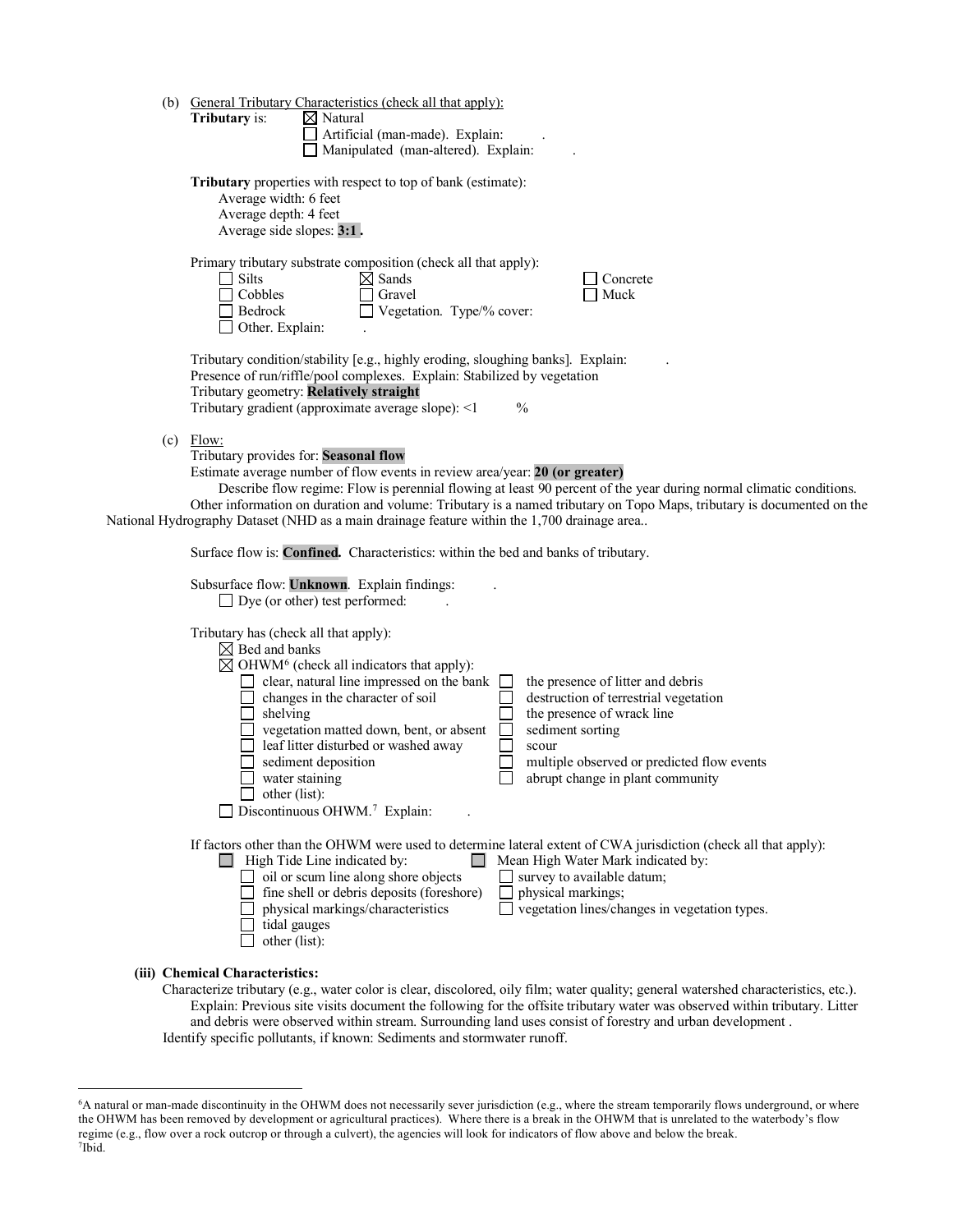## **(iv) Biological Characteristics. Channel supports (check all that apply):**

- $\boxtimes$  Riparian corridor. Characteristics (type, average width): Forected.
- Wetland fringe. Characteristics:
- $\boxtimes$  Habitat for:
	- Federally Listed species. Explain findings: .
	- Fish/spawn areas. Explain findings:
	- Other environmentally-sensitive species. Explain findings: .

 $\boxtimes$  Aquatic/wildlife diversity. Explain findings: Suitable for wildlife foraging, nesting and travel corridors

## **2. Characteristics of wetlands adjacent to non-TNW that flow directly or indirectly into TNW**

## **(i) Physical Characteristics:**

- (a) General Wetland Characteristics:
	- Properties:
		- Wetland size:3.55 acres
		- Wetland type. Explain:Palustrine.

 Wetland quality. Explain:Forested partially impaired by adjacent construction, and ongoing mowing. Project wetlands cross or serve as state boundaries. Explain: N/A .

(b) General Flow Relationship with Non-TNW:

Flow is: **Intermittent flow**. Explain: during wetter months of the year and possibly after major storm events.

Surface flow is**: Discrete and confined** 

Characteristics: Flow is through adjacent abutting road side ditches that outfall into Long Branch .

 Subsurface flow: **Unknown**. Explain findings: .  $\Box$  Dye (or other) test performed:

- (c) Wetland Adjacency Determination with Non-TNW:
	- **Directly abutting**
	- $\boxtimes$  Not directly abutting

 $\boxtimes$  Discrete wetland hydrologic connection. Explain: Flow is through adjacent abutting road side ditches that outfall

#### into Long Branch.

- Ecological connection. Explain:  $\Box$  Separated by berm/barrier. Explain:
- (d) Proximity (Relationship) to TNW

Project wetlands are **1 (or less)**river miles from TNW. Project waters are **1 (or less)** aerial (straight) miles from TNW. Flow is from: **Wetland to navigable waters.** Estimate approximate location of wetland as within the **100 - 500-year** floodplain.

#### **(ii) Chemical Characteristics:**

Characterize wetland system (e.g., water color is clear, brown, oil film on surface; water quality; general watershed characteristics; etc.). Explain: Generally, pocasin type wetlands do not hold surface water, soils are typically saturated to the surface. General watershed is undeveloped areas and downstream developed areas, Timber management lands. Identify specific pollutants, if known: Sediments and roadway pollutions .

# **(iii) Biological Characteristics. Wetland supports (check all that apply):**

- $\Box$  Riparian buffer. Characteristics (type, average width):
- $\boxtimes$  Vegetation type/percent cover. Explain: Pine dominated .
- $\boxtimes$  Habitat for:
	- Federally Listed species. Explain findings: .
	- Fish/spawn areas. Explain findings: .
	- Other environmentally-sensitive species. Explain findings: .

 $\boxtimes$  Aquatic/wildlife diversity. Explain findings: This wetland system enhances a variety of wildlife species by providing diversity through timber type changes and where an aquatic system adjoins an upland system..

**3. Characteristics of all wetlands adjacent to the tributary (if any)** 

All wetland(s) being considered in the cumulative analysis: **15-20**

Approximately ( 400 ) acres in total are being considered in the cumulative analysis.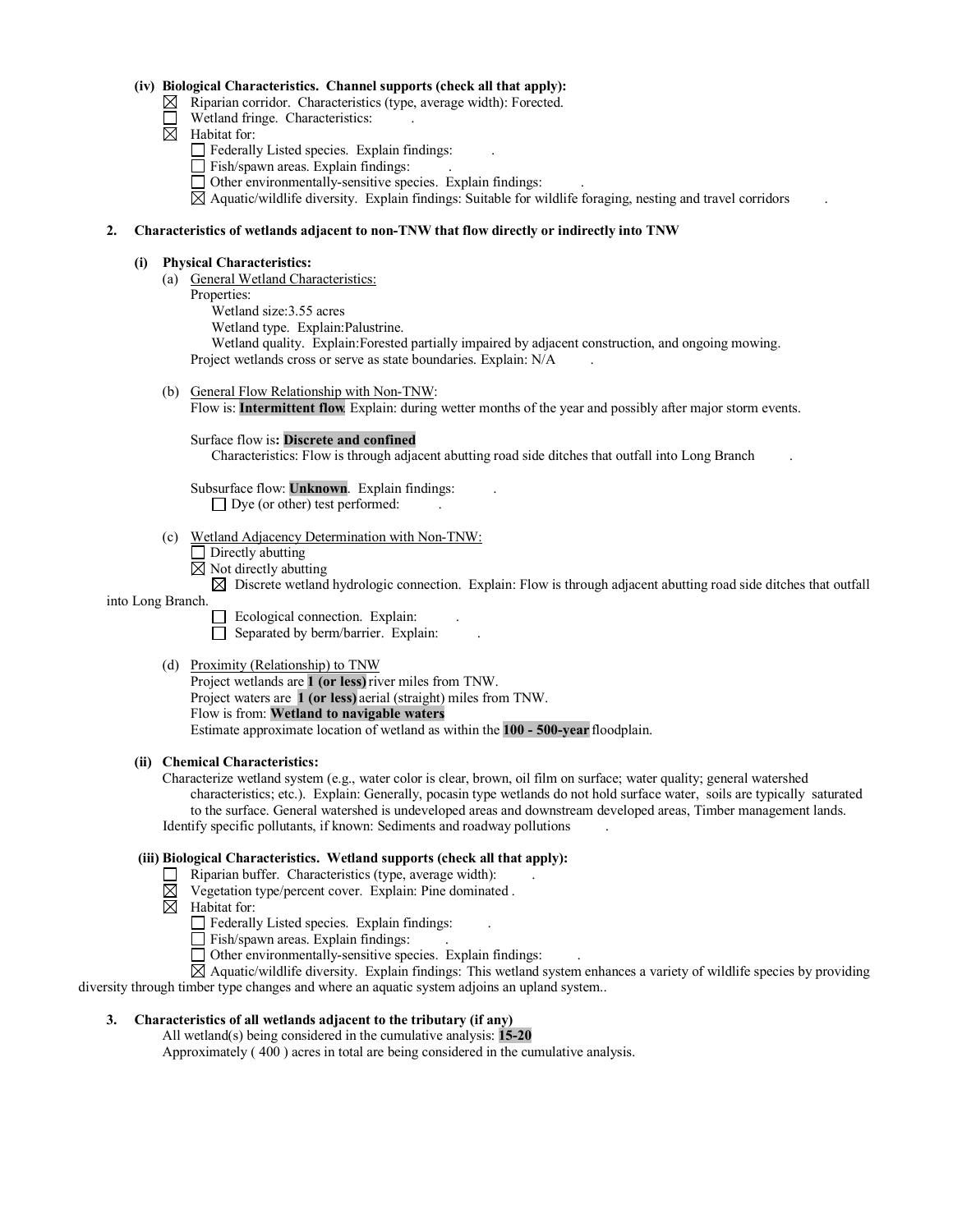For each wetland, specify the following:

| Directly abuts? $(Y/N)$ | Size (in acres) | Directly abuts? $(Y/N)$ | Size (in acres) |
|-------------------------|-----------------|-------------------------|-----------------|
| Onsite wetlands Y       | 3.55 AC         |                         | $+/- 200$       |
|                         |                 | N                       | $+/- 190$       |

 Summarize overall biological, chemical and physical functions being performed: This wetland system enhances a variety of wildlife species by providing diversity through timber type changes and where an aquatic system adjoins an upland. Due to surrounding land uses of development and silvicultural practices, these wetlands act as a catch basin for adjacent uplands filtering sediment and other pollutants and/or reducing the amount of flood waters reaching the TNW..

## **C. SIGNIFICANT NEXUS DETERMINATION**

**A significant nexus analysis will assess the flow characteristics and functions of the tributary itself and the functions performed by any wetlands adjacent to the tributary to determine if they significantly affect the chemical, physical, and biological integrity of a TNW. For each of the following situations, a significant nexus exists if the tributary, in combination with all of its adjacent wetlands, has more than a speculative or insubstantial effect on the chemical, physical and/or biological integrity of a TNW. Considerations when evaluating significant nexus include, but are not limited to the volume, duration, and frequency of the flow of water in the tributary and its proximity to a TNW, and the functions performed by the tributary and all its adjacent wetlands. It is not appropriate to determine significant nexus based solely on any specific threshold of distance (e.g. between a tributary and its adjacent wetland or between a tributary and the TNW). Similarly, the fact an adjacent wetland lies within or outside of a floodplain is not solely determinative of significant nexus.** 

## **Draw connections between the features documented and the effects on the TNW, as identified in the** *Rapanos* **Guidance and discussed in the Instructional Guidebook. Factors to consider include, for example:**

- Does the tributary, in combination with its adjacent wetlands (if any), have the capacity to carry pollutants or flood waters to TNWs, or to reduce the amount of pollutants or flood waters reaching a TNW?
- Does the tributary, in combination with its adjacent wetlands (if any), provide habitat and lifecycle support functions for fish and other species, such as feeding, nesting, spawning, or rearing young for species that are present in the TNW?
- Does the tributary, in combination with its adjacent wetlands (if any), have the capacity to transfer nutrients and organic carbon that support downstream foodwebs?
- Does the tributary, in combination with its adjacent wetlands (if any), have other relationships to the physical, chemical, or biological integrity of the TNW?

## **Note: the above list of considerations is not inclusive and other functions observed or known to occur should be documented below:**

- **1. Significant nexus findings for non-RPW that has no adjacent wetlands and flows directly or indirectly into TNWs.** Explain findings of presence or absence of significant nexus below, based on the tributary itself, then go to Section III.D: .
- **2. Significant nexus findings for non-RPW and its adjacent wetlands, where the non-RPW flows directly or indirectly into TNWs.** Explain findings of presence or absence of significant nexus below, based on the tributary in combination with all of its adjacent wetlands, then go to Section III.D: The tributary and it's adjacent wetlands have the ability to: carry pollutants and floodwaters to the downstream TNW; provide habitat for wildlife and aquatic species; transfer nutrients that support downstream foodwebs. Previous visit to the offsite tributary reveal sediments observed that were transported through the tributary from adjacent roads which is evidence of the streams ability to transfer nutrients and other carbons to downstream foodwebs as well as the capacity to carry pollutants to the downstream TNW. In addition the non-abutting wetlands are forested partially impaired. It is reasonable to believe that wildlife foraging and nesting occur within the adjacent wetlands. Due to the topography of the area, less than 1 percent slope, the wetland system has limited flushing capabilities however aquatic life uses are fully supported. Physical functions of these wetlands included flood attenuation, and groundwater exchange.
- **3. Significant nexus findings for wetlands adjacent to an RPW but that do not directly abut the RPW.** Explain findings of presence or absence of significant nexus below, based on the tributary in combination with all of its adjacent wetlands, then go to Section III.D:

## **D. DETERMINATIONS OF JURISDICTIONAL FINDINGS. THE SUBJECT WATERS/WETLANDS ARE (CHECK ALL THAT APPLY):**

**1. TNWs and Adjacent Wetlands.** Check all that apply and provide size estimates in review area: **T** TNWs: linear feet width (ft), Or, acres.  $\Box$  Wetlands adjacent to TNWs: acres.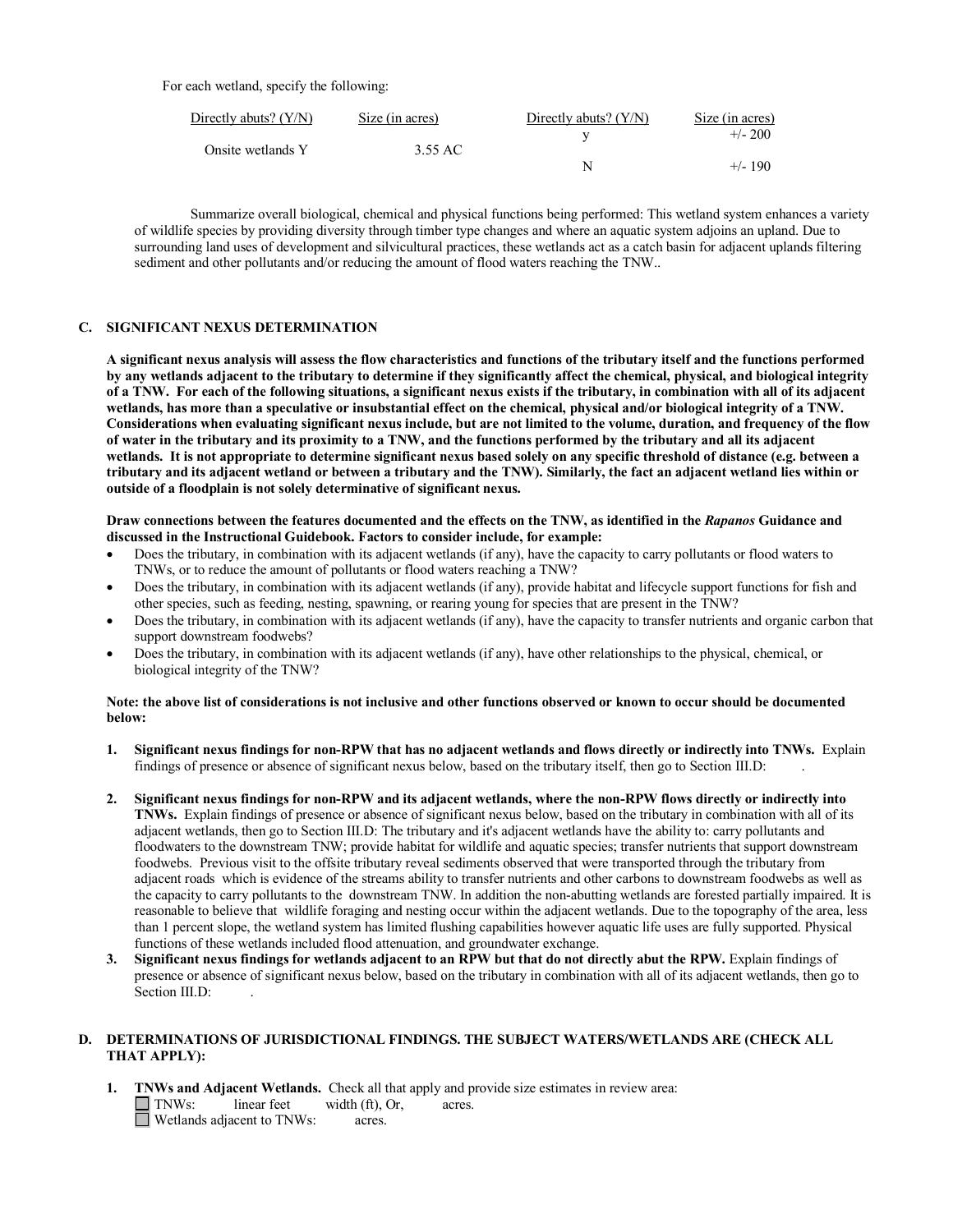# **2. RPWs that flow directly or indirectly into TNWs.**

- Tributaries of TNWs where tributaries typically flow year-round are jurisdictional. Provide data and rationale indicating that tributary is perennial: Tributary has been previously determined to have a flow regime of perennial on previous site visit for adjacent Jurisdictional Determinations. Tributary is depicted as a solid blue line named feature on USGS Topo maps. NHD documents the tributary as a main drainage feature in the 1700 acre drainage area .
- $\Box$  Tributaries of TNW where tributaries have continuous flow "seasonally" (e.g., typically three months each year) are jurisdictional. Data supporting this conclusion is provided at Section III.B. Provide rationale indicating that tributary flows seasonally:

| Provide estimates for jurisdictional waters in the review area (check all that apply): |  |  |
|----------------------------------------------------------------------------------------|--|--|

- Tributary waters:linear feetwidth (ft).
- Other non-wetland waters:acres.
	- Identify type $(s)$  of waters:

## **3. Non-RPW[s8](#page-5-0) that flow directly or indirectly into TNWs.**

Waterbody that is not a TNW or an RPW, but flows directly or indirectly into a TNW, and it has a significant nexus with a TNW is jurisdictional. Data supporting this conclusion is provided at Section III.C.

Provide estimates for jurisdictional waters within the review area (check all that apply):

- Tributary waters:linear feetwidth (ft).
	- Other non-wetland waters:acres.
		- Identify type(s) of waters: **.**

## **4. Wetlands directly abutting an RPW that flow directly or indirectly into TNWs.**

Wetlands directly abut RPW and thus are jurisdictional as adjacent wetlands.

Wetlands directly abutting an RPW where tributaries typically flow year-round. Provide data and rationale indicating that tributary is perennial in Section III.D.2, above. Provide rationale indicating that wetland is directly abutting an RPW: **.** 

Wetlands directly abutting an RPW where tributaries typically flow "seasonally." Provide data indicating that tributary is seasonal in Section III.B and rationale in Section III.D.2, above. Provide rationale indicating that wetland is directly abutting an RPW: .

Provide acreage estimates for jurisdictional wetlands in the review area:acres.

## **5. Wetlands adjacent to but not directly abutting an RPW that flow directly or indirectly into TNWs.**

 $\boxtimes$  Wetlands that do not directly abut an RPW, but when considered in combination with the tributary to which they are adjacent and with similarly situated adjacent wetlands, have a significant nexus with a TNW are jurisidictional. Data supporting this conclusion is provided at Section III.C.

Provide acreage estimates for jurisdictional wetlands in the review area: **3.55** acres.

## **6. Wetlands adjacent to non-RPWs that flow directly or indirectly into TNWs.**

Wetlands adjacent to such waters, and have when considered in combination with the tributary to which they are adjacent and with similarly situated adjacent wetlands, have a significant nexus with a TNW are jurisdictional. Data supporting this conclusion is provided at Section III.C.

Provide estimates for jurisdictional wetlands in the review area:acres.

## **7. Impoundments of jurisdictional waters. [9](#page-5-1)**

- As a general rule, the impoundment of a jurisdictional tributary remains jurisdictional.
- Demonstrate that impoundment was created from "waters of the U.S.," or
- Demonstrate that water meets the criteria for one of the categories presented above (1-6), or
- Demonstrate that water is isolated with a nexus to commerce (see  $E$  below).

<span id="page-5-1"></span><span id="page-5-0"></span><sup>&</sup>lt;sup>8</sup>See Footnote # 3.<br><sup>9</sup> To complete the analysis refer to the key in Section III.D.6 of the Instructional Guidebook.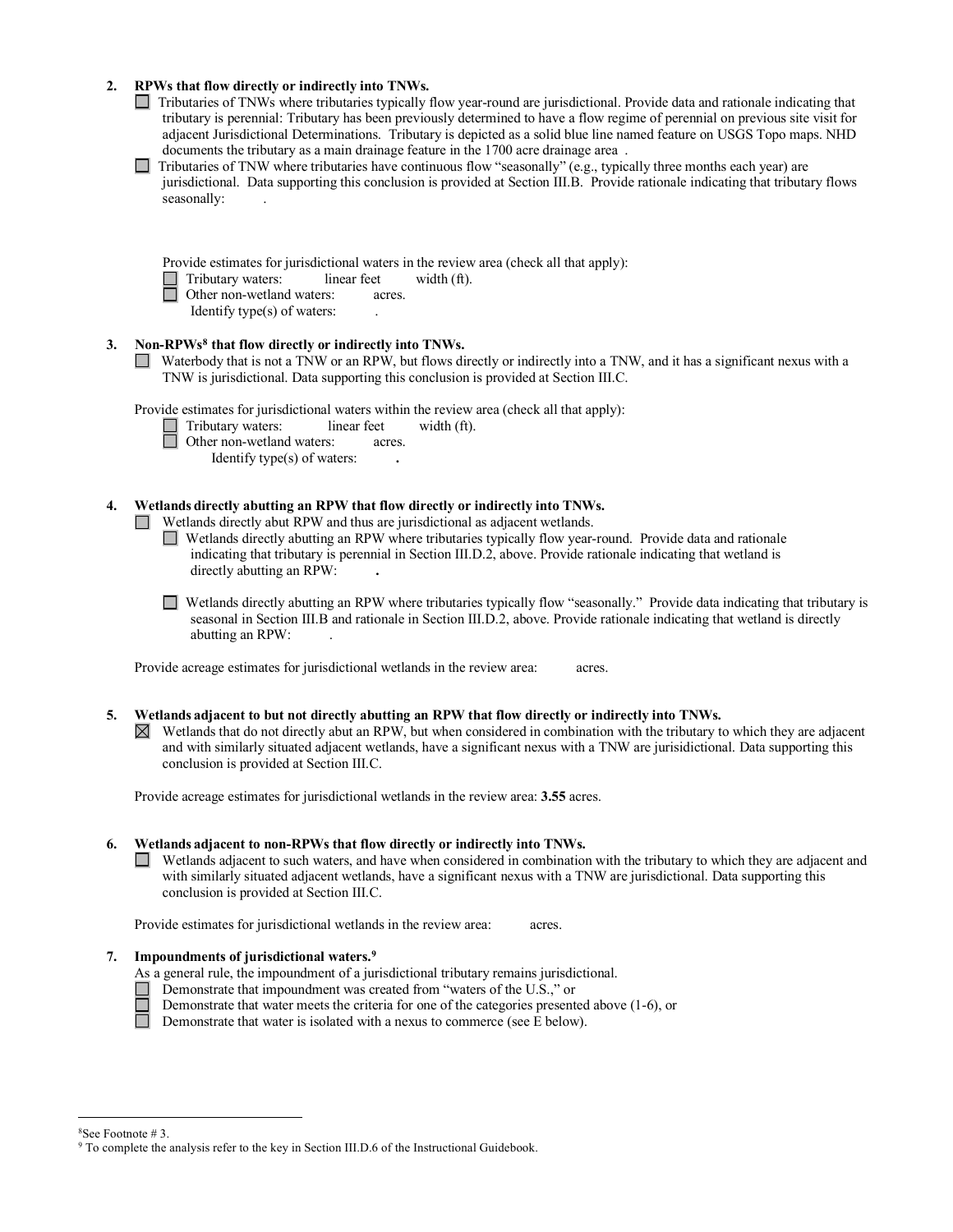| Е. | ISOLATED [INTERSTATE OR INTRA-STATE] WATERS, INCLUDING ISOLATED WETLANDS, THE USE,<br>DEGRADATION OR DESTRUCTION OF WHICH COULD AFFECT INTERSTATE COMMERCE, INCLUDING ANY<br>SUCH WATERS (CHECK ALL THAT APPLY): <sup>10</sup><br>which are or could be used by interstate or foreign travelers for recreational or other purposes.<br>from which fish or shellfish are or could be taken and sold in interstate or foreign commerce.<br>which are or could be used for industrial purposes by industries in interstate commerce.<br>Interstate isolated waters. Explain:<br>Other factors. Explain:                                                                                                                                                                                                                                                   |
|----|--------------------------------------------------------------------------------------------------------------------------------------------------------------------------------------------------------------------------------------------------------------------------------------------------------------------------------------------------------------------------------------------------------------------------------------------------------------------------------------------------------------------------------------------------------------------------------------------------------------------------------------------------------------------------------------------------------------------------------------------------------------------------------------------------------------------------------------------------------|
|    | Identify water body and summarize rationale supporting determination:                                                                                                                                                                                                                                                                                                                                                                                                                                                                                                                                                                                                                                                                                                                                                                                  |
|    |                                                                                                                                                                                                                                                                                                                                                                                                                                                                                                                                                                                                                                                                                                                                                                                                                                                        |
|    | Provide estimates for jurisdictional waters in the review area (check all that apply):<br>$\Box$ Tributary waters:<br>linear feet<br>width (ft).<br>Other non-wetland waters:<br>acres.<br>Identify type(s) of waters:<br>Wetlands:<br>acres.                                                                                                                                                                                                                                                                                                                                                                                                                                                                                                                                                                                                          |
| F. | NON-JURISDICTIONAL WATERS, INCLUDING WETLANDS (CHECK ALL THAT APPLY):<br>If potential wetlands were assessed within the review area, these areas did not meet the criteria in the 1987 Corps of Engineers<br>Wetland Delineation Manual and/or appropriate Regional Supplements.<br>$\Box$ Review area included isolated waters with no substantial nexus to interstate (or foreign) commerce.<br>Prior to the Jan 2001 Supreme Court decision in "SWANCC," the review area would have been regulated based solely on the<br>"Migratory Bird Rule" (MBR).<br>Waters do not meet the "Significant Nexus" standard, where such a finding is required for jurisdiction. Explain:<br>$\mathbf{1}$<br>Other: (explain, if not covered above): Onsite is an upland excavated stormwater pond/barrow area utilized for<br>the construction of S.C Highway 31. |
|    | Provide acreage estimates for non-jurisdictional waters in the review area, where the sole potential basis of jurisdiction is the MBR<br>factors (i.e., presence of migratory birds, presence of endangered species, use of water for irrigated agriculture), using best professional<br>judgment (check all that apply):<br>Non-wetland waters (i.e., rivers, streams):<br>linear feet<br>width (ft).<br>Lakes/ponds:<br>acres.<br>Other non-wetland waters:<br>acres. List type of aquatic resource:<br>Wetlands:<br>acres.                                                                                                                                                                                                                                                                                                                          |
|    | Provide acreage estimates for non-jurisdictional waters in the review area that do not meet the "Significant Nexus" standard, where such<br>a finding is required for jurisdiction (check all that apply):<br>Non-wetland waters (i.e., rivers, streams):<br>linear feet,<br>width $(ft)$ .<br>Lakes/ponds:<br>acres.<br>Other non-wetland waters: acres. List type of aquatic resource:<br>Wetlands:<br>acres.                                                                                                                                                                                                                                                                                                                                                                                                                                        |
|    | <b>SECTION IV: DATA SOURCES.</b>                                                                                                                                                                                                                                                                                                                                                                                                                                                                                                                                                                                                                                                                                                                                                                                                                       |
|    | A. SUPPORTING DATA. Data reviewed for JD (check all that apply - checked items shall be included in case file and, where checked                                                                                                                                                                                                                                                                                                                                                                                                                                                                                                                                                                                                                                                                                                                       |
|    | and requested, appropriately reference sources below):<br>$\boxtimes$ Maps, plans, plots or plat submitted by or on behalf of the applicant/consultant: Maps and report submitted by the Brigman<br>Company within the submittal dated February 2, 2022.<br>$\boxtimes$ Data sheets prepared/submitted by or on behalf of the applicant/consultant.<br>$\boxtimes$ Office concurs with data sheets/delineation report.<br>□ Office does not concur with data sheets/delineation report.<br>Data sheets prepared by the Corps:<br>Corps navigable waters' study:<br>U.S. Geological Survey Hydrologic Atlas:<br>USGS NHD data.<br>⊠ USGS 8 and 12 digit HUC maps.<br>U.S. Geological Survey map(s). Cite scale & quad name: Hand.<br>$\boxtimes$                                                                                                        |

<span id="page-6-0"></span>**<sup>10</sup> Prior to asserting or declining CWA jurisdiction based solely on this category, Corps Districts will elevate the action to Corps and EPA HQ for review consistent with the process described in the Corps/EPA** *Memorandum Regarding CWA Act Jurisdiction Following Rapanos.*